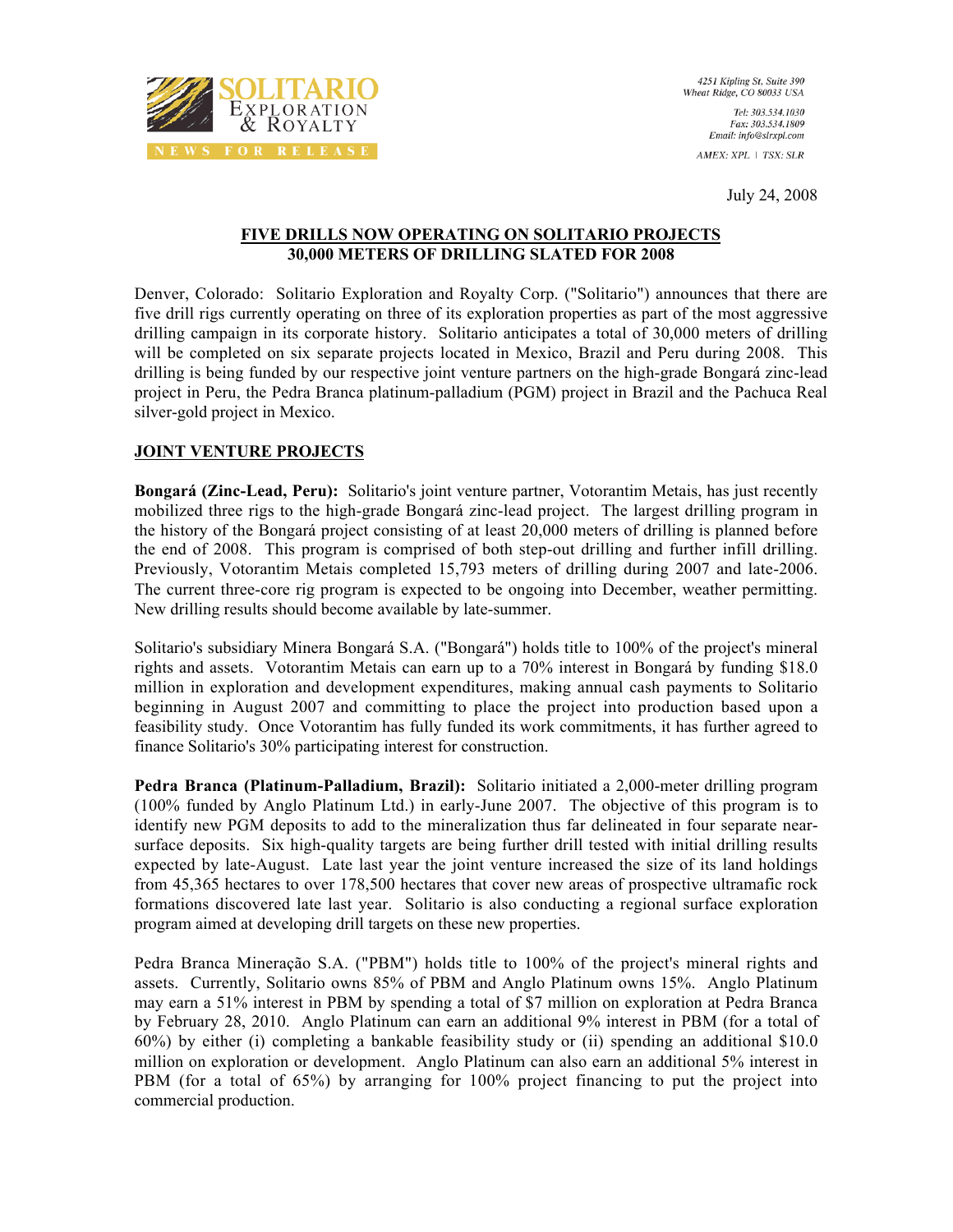**Pachuca Real (Silver-Gold, Mexico):** Solitario's joint venture partner, Newmont Mining, began its 2008 drilling program on the project in April with two core rigs. Assay results have been received for the first eight drill holes and are provided in the table below. Drilling has been temporarily suspended due to rainy conditions, but will resume shortly with a single core drilling rig continuing until the end of summer. Additional drilling results are expected within the next several weeks.

The 46,350-hectare (114,500 acres) Pachuca Real silver-gold project is situated in and around the prolific Pachuca-Real del Monte historic mining district that produced 1.4 billion ounces of silver and over 7.0 million ounces of gold. Solitario's property encompasses about 35 percent of the historic district, but more importantly, covers over 95% of the potential extensions of the district to the north and northwest.

Newmont can earn a 51% interest in the project by spending \$12 million on exploration and development over a 4.5 year period and may earn up to a 65% interest by completing a positive feasibility study for the project (see Solitario's press release dated September 25, 2006 http://solitarioresources.com/news/092506.html ).

| <b>Target</b>  | Hole          | <b>Thickness</b>                                   | Interval |        | Au    | Ag     |
|----------------|---------------|----------------------------------------------------|----------|--------|-------|--------|
|                |               | (m)                                                | From (m) | To (m) | (g/T) | (g/T)  |
| Tierras        | <b>PAC-10</b> | 1.50                                               | 215.40   | 216.90 | 0.15  | 6.63   |
| Coloradas      |               | 1.40                                               | 380.30   | 381.70 | 0.03  | 119.34 |
| Investigadora  | <b>PAC-11</b> | 16.55                                              | 312.80   | 329.35 | 0.20  | 13.84  |
|                |               | 0.85                                               | 314.40   | 315.25 | 1.28  | 173.00 |
| Tierras        | <b>PAC-12</b> | 0.50                                               | 346.20   | 346.70 | 0.15  | 7.04   |
| Coloradas      |               | 0.55                                               | 401.35   | 401.90 | 0.11  | 7.79   |
| San Juan Gallo | <b>PAC-13</b> | 2.15                                               | 142.85   | 145.00 | 0.29  | 87.14  |
|                |               | 1.95                                               | 156.90   | 158.85 | 0.63  | 144.67 |
|                |               | 0.45                                               | 158.40   | 158.85 | 1.98  | 335.00 |
|                |               | 1.00                                               | 235.00   | 236.00 | 0.44  | 141.84 |
|                |               | 0.30                                               | 242.10   | 242.40 | 0.24  | 291.00 |
|                |               | 0.70                                               | 251.50   | 252.20 | 0.06  | 95.00  |
|                |               | 0.25                                               | 272.30   | 272.55 | 0.90  | 158.00 |
| La Cruz        | <b>PAC-14</b> | 0.40                                               | 13.60    | 14.00  | 0.42  | 50.70  |
| Toledana       | <b>PAC-15</b> | 0.25                                               | 235.30   | 235.55 | 0.14  | 9.51   |
| El Jaspe       | <b>PAC-16</b> | Hole was lost, redrilled as PAC-19 results pending |          |        |       |        |
| San Juan Gallo | <b>PAC-17</b> | 2.75                                               | 234.75   | 237.50 | 0.16  | 86.44  |

*No estimate of true width of mineralized intercepts shown above can yet be made.*

As the Pachuca Real project is operated by Newmont, drill hole information contained within this release is reported under a quality control program reviewed by Mr. Walt Hunt, Chief Operating Officer for Solitario, who is a qualified person as defined by National Instrument 43-101. Samples were derived from 50% splits of HQ and NQ (2.5 and 1.9 inch) diameter core. Samples are then shipped via secured third-party land and/or air transportation companies and analyzed by an ISO9002 registered company. In addition to the laboratory's quality control program, a check assay program is ongoing.